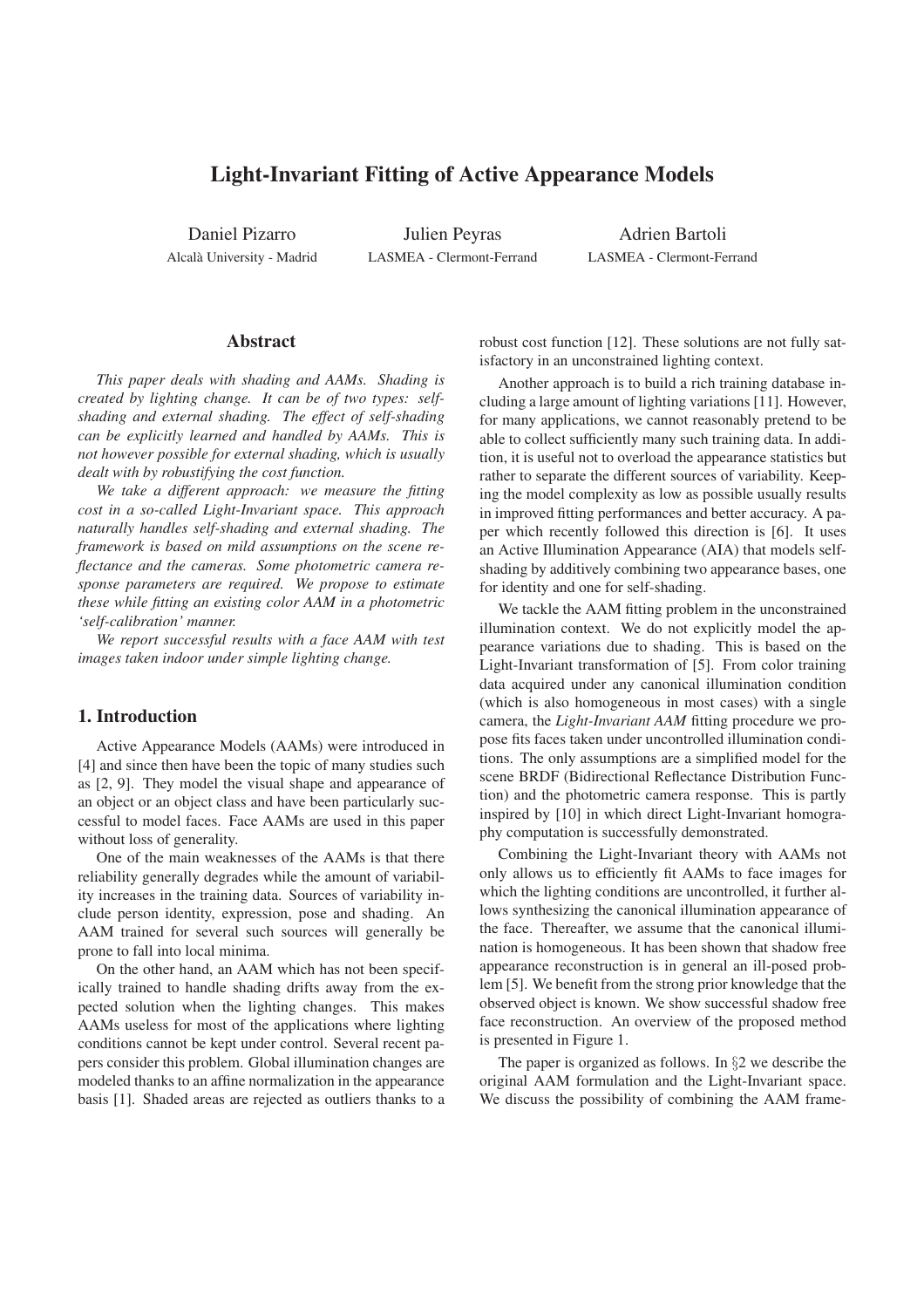

Figure 1. Overview of the proposed method.

work with the Light-Invariant image theory in §3. Two algorithms are introduced. The basic Light-Invariant AAM (LI-AAM) fitting, with its mathematical development, are given in §4. The photometric 'self-calibration' of a regular AAM is explained in §5. We consider the possibility to handle different training and test cameras. This allows us to reconstruct a shadow free RGB appearance, as described in §6. In §7, we experimentally compare the fitting performance obtained with classical fitting of a greylevel AAM, a color AAM, and various LI-AAM fittings. We conclude and give our perspectives in §8.

# **2. Background and General Points**

#### **2.1. Active Appearance Models**

An AAM combines two linear subspaces, one for the shape and one for the appearance. They are both learnt from a labelled set of training images [4].

### **2.1.1 The Shape Counterpart**

The shape of an AAM is defined by the  $N$  vertex coordinates of a mesh s describing the object boundaries and deformations:

$$
s = (u_1, v_1, u_2, v_2, \cdots, u_N, v_N), \qquad (1)
$$

where  $u_i, v_i$  are the coordinates of vertex *i*. Principal Component Analysis (PCA) is applied to training shapes, centered on the mean shape  $s_0$ . A shape subspace  $B_s$  =  $[s_1, \cdots, s_n]$  of  $n-4$  shape eigencomponents is obtained, reducing the dimensionality of the training set. Four eigenvectors  $s_{n-3}, \dots, s_n$  are added to model 2D similarity transformations [9].

An instance of shape  $s(p)$  is defined as a linear combination of shape eigenvectors with weights  $p = (p_1, \dots, p_n)$ :

$$
s(p) = s_0 + \sum_{i=1}^{n} p_i s_i.
$$
 (2)

Using the generated set of meshes parameterized by  $p$ , a warp function  $W(x; p)$  is defined as a piecewise affine transformation from the base shape  $s_0$  to the transformed mesh  $s(p)$ :

$$
x' = W(x; p) \quad x = \begin{pmatrix} u \\ v \end{pmatrix} \quad x' = \begin{pmatrix} u' \\ v' \end{pmatrix}, \tag{3}
$$

where  $(u', v')^T$  is the warped coordinates.

#### **2.1.2 The Appearance Counterpart**

The training images are warped using  $W(x; p)$  to normalize these in size. A photometric normalization is then applied to get the appearance training data. PCA is applied on these data in order to build a linear appearance subspace  $B_a = [A_1, \cdots, A_m]$  of  $m-2$  image eigencomponents centered on the mean appearance image  $A_0$ . To compensate for bias and gain in the image intensity, the mean vector  $A_0$ and a constant image  $A_I$  are added (corresponding to the  $m - 1$ <sup>th</sup> and  $m$ <sup>th</sup> components). This is the same process for color and greylevel images: the number of channels in the appearance images matches that of the training images.

An instance of appearance is defined as a linear combination of the  $A_i(x)$  weighted by a set of parameters  $\lambda = (\lambda_1, \cdots, \lambda_m)$ :

$$
A(x) = A_0(x) + \sum_{i=1}^{m} \lambda_i A_i(x).
$$
 (4)

#### **2.1.3 Fitting**

Fitting an AAM consists to find the shape and appearance parameters that make it best match the input image. A cost function is minimized with respect to the shape and appearance parameters:

$$
\sum_{x} \left[ A_0(x) + \sum_{i=1}^{m} \lambda_i A_i(x) - I(W(x; p)) \right]^2.
$$
 (5)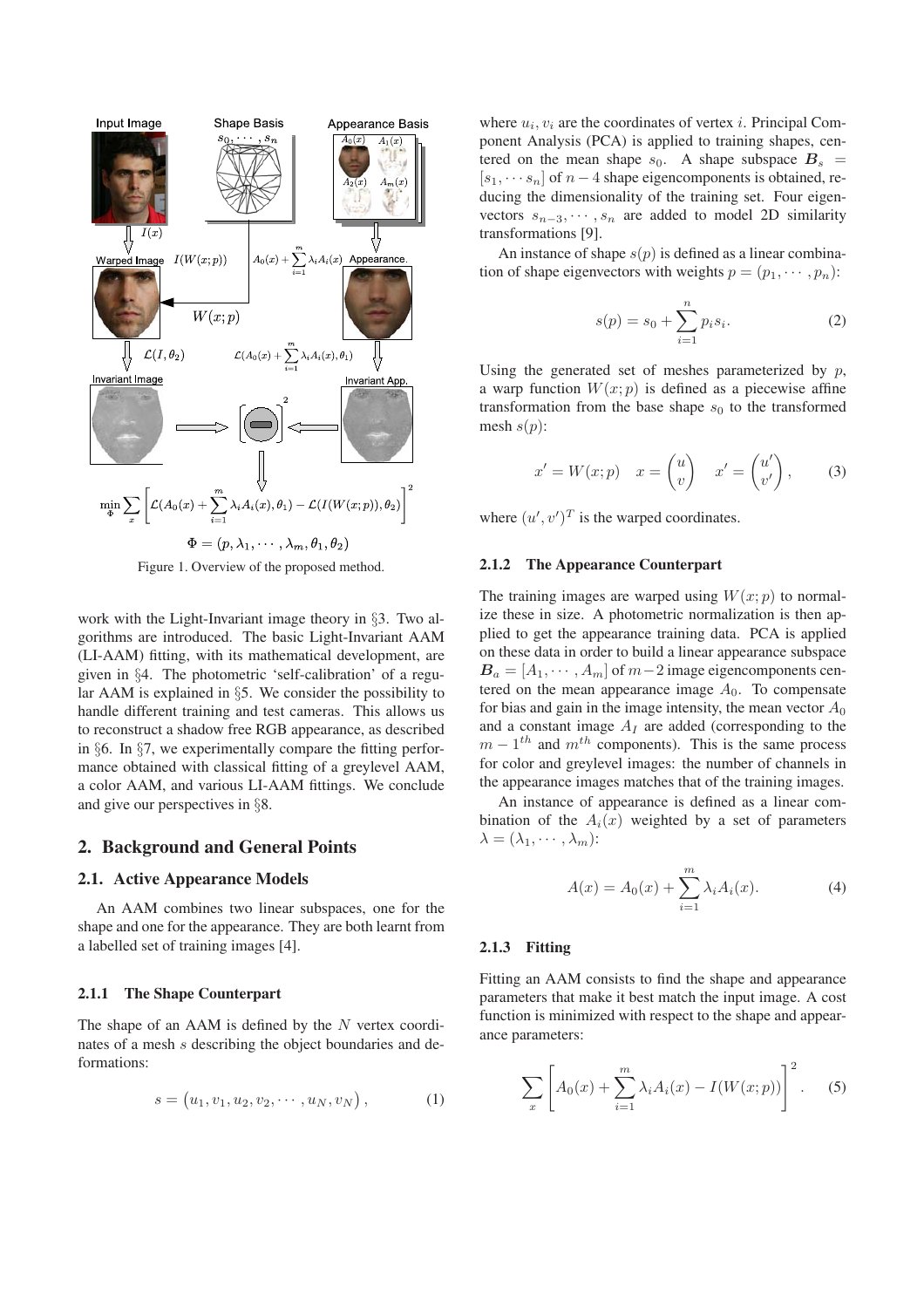The cost function (5) evaluates the pixel value discrepancy between the warped input image and an instance of appearance of the model. An iterative Gauss-Newton minimization process is used to retrieve parameters p and  $\lambda$ .

# **2.2. Light-Invariant Image Theory**

The transformation for Light-Invariant image formation is based on [5], which proposes a method for a single color image. This method relies on a simplified photometric image formation model where all surface materials follow a lambertian model, the lights are modeled as planckian sources and the camera sensor is narrowband. We consider faces to be lambertian to some extent. This assumption suffices for a range of lightings but might break down in cases such as specularities.

A more complex model of the camera is proposed in [8, 7], which takes into account nonlinearities in the image formation process (*i.e*. vignetting and the radiometric response function of the camera), and its usage for photometric alignment of images. Such a model allows to compensate for the camera response, which improves the applicability of a simplified image formation in general purpose cameras.

Given the three color components  $\rho = (\rho_1, \rho_2, \rho_3)$ , log chromaticity ratios are formed:

$$
\mathcal{X}_1 = \log\left(\frac{\rho_1}{\rho_3}\right), \qquad \mathcal{X}_2 = \log\left(\frac{\rho_2}{\rho_3}\right). \tag{6}
$$

An illumination invariant quantity  $\mathcal L$  can be found by projecting  $(\mathcal{X}_1, \mathcal{X}_2)$  along direction  $\overline{e}^{\perp} = (\cos(\theta), \sin(\theta))$ parameterized by its angle  $\theta$  from which:

$$
\mathcal{L}(\rho,\theta) = \mathcal{X}_1(\rho)\cos(\theta) + \mathcal{X}_2(\rho)\sin(\theta). \tag{7}
$$

This projection equates two colors corresponding to point viewed under different illuminations. It thus maps a color  $\rho$ to its corresponding Light-Invariant representation.

Transforming the value of each pixel of the color image S results in  $\mathcal{L}(S,\theta)$ , a 1D shadow invariant image. This image transformation is global in that it does not depend on the pixel position  $q \in \mathbb{R}^2$ , but only on its color value.

The only relevant parameter governing the transformation is the angle  $\theta$  of the invariant line, which only depends on the camera spectral properties. We elevate the RGB data to a log, obtaining what we call the *logRGB space*. The transformation opportunely becomes linear:

$$
\mathcal{L}(\rho,\theta) = L(\theta) \begin{pmatrix} \log(\rho_1) \\ \log(\rho_2) \\ \log(\rho_3) \end{pmatrix},
$$
 (8)

with 
$$
L(\theta) = (\cos(\theta), \sin(\theta)) \begin{pmatrix} 1 & 0 & -1 \\ 0 & 1 & -1 \end{pmatrix}
$$
.

Several solutions to estimate the angle  $\theta$  are proposed in the literature. In [5] an off-line calibration step is proposed. It uses a color pattern or a set of preregistered images showing illumination changes. A 'self-calibration' approach is also presented. The strategy consists to find the angle for which the entropy of the invariant image is minimum. The later method is proved to be capable of finding the correct angle by using a single image where remarkable shaded areas are present. Despite its effectiveness in some cases, there are situations where it fails (*e.g*. in the presence of global illumination changes or soft shadows).

### **3. Combining AAMs and Light-Invariance**

There are several possible ways of combining the AAMs with the Light-Invariant transformation  $\mathcal{L}$ . The general idea is to project the generated color image and the test color image to the Light-Invariant space, and to match them within that space:

$$
\sum_{x} \left[ A_0^{LI}(x) + \sum_{i=1}^{m} \lambda_i A_i^{LI}(x) - I^{LI}(W(x; p)) \right]^2, \quad (9)
$$

where  $A_0^{LI}$ , all  $A_i^{LI}$  and  $I^{LI}$  are Light-Invariant images, pre-transformed from the 3D color space to the 1D Light-Invariant space. We therefore get a classical 1D dataset, and the problem resembles the one in (5) for greylevel images.

The main drawback of this approach, which limits the system usability, is that we need to know in advance the angle for the test data. As we explained above, there exist calibration methods but their applicability is restricted in several practical cases. The best thing would be to set up an approach which does not require a specific off-line calibration step.

Following the same philosophy as in [10], a more general solution is proposed by embedding the angles within the cost function. Under this approach, the angles can be estimated together with the shape and appearance parameters of the AAM.

To do so, the training of appearance is done in the logRGB space described in §2. It is linearly mapped to the invariant space with (8) and, as described in §6, allows us to reconstruct the appearance in RGB.

The resulting cost function is:

$$
\sum_{x} \left[ L(\theta_1) \left( \tilde{A}_0(x) + \sum_{i=1}^{m} \lambda_i \tilde{A}_i(x) \right) -L(\theta_2) (I(W(x; p)) \right]^2, \tag{10}
$$

where I represents the logRGB test image,  $\tilde{A}_i$ s are the logRGB appearance components,  $\theta_1$  and  $\theta_2$  are the angle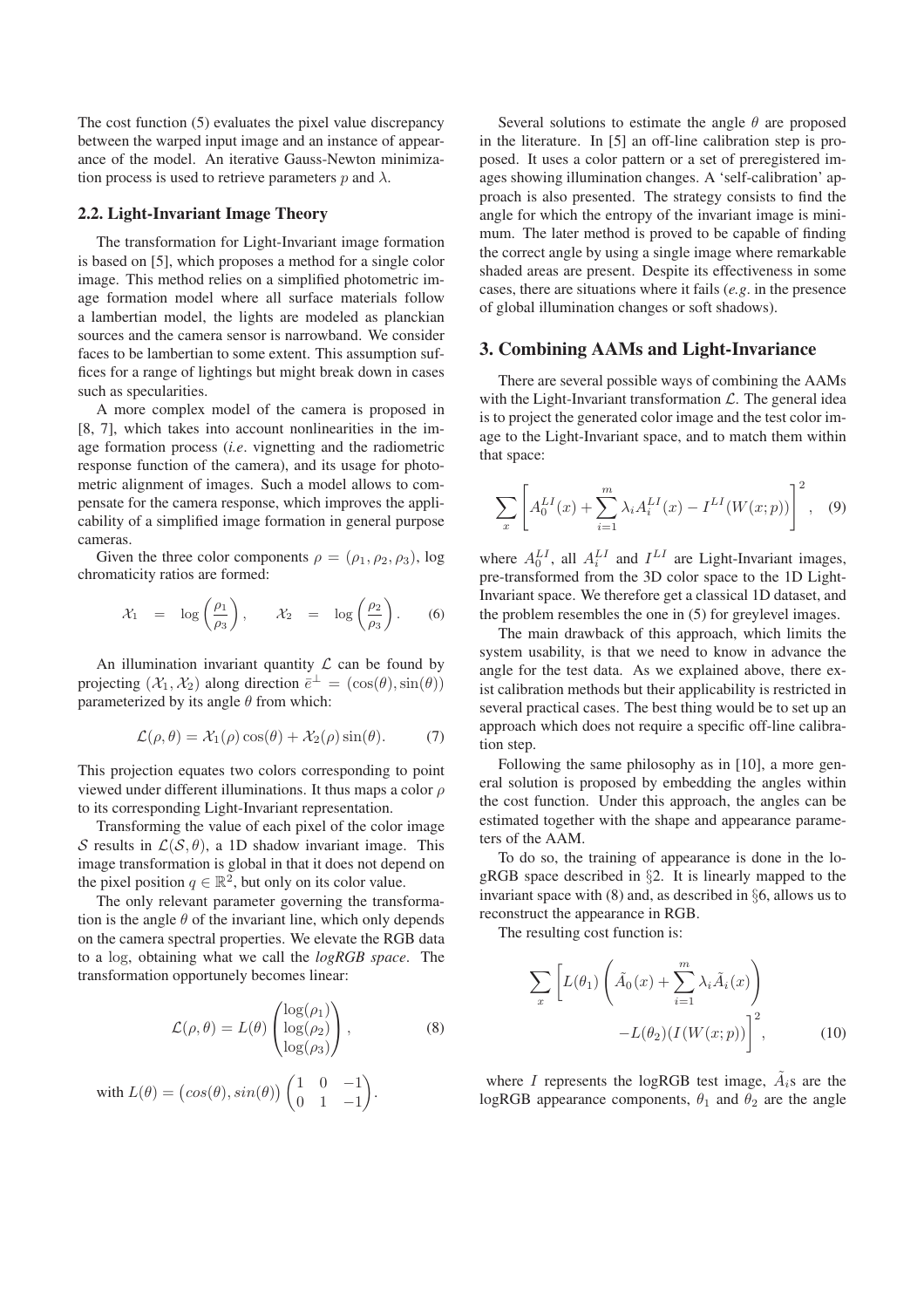parameters for the training sequence and the test image respectively. Using two different angles allows the system to work with different cameras (or the same camera with different photometric adjustments) for training and testing.

We examine two scenarios:

- **Case 1: Photometric 'self-calibration' of the training camera.** The AAM can be 'self-calibrated' while fitting. If the training and test images are taken with the same camera  $\theta_1 = \theta_2$ . If two different cameras are used, we generally have  $\theta_1 \neq \theta_2$ . It is strictly necessary in both cases that changes in illumination arise between the training and the test images. If not, the angle or angles cannot be obtained and move randomly during optimization.
- **Case 2: Basic Light-Invariant AAM (LI-AAM) fitting.** We assume that  $\theta_1$  is known (the AAM is photometrically calibrated). In practice,  $\theta_2$  is rarely known. We estimate it while fitting the AAM in the Light-Invariant space.

## **4. Basic Light-Invariant AAM fitting**

The basic Light-Invariant AAM (LI-AAM) fitting includes the angle  $\theta_2$ , needed to convert the test images to the invariant space. As we stated before the training is performed in logRGB so a linear appearance basis is obtained within that space.

The appearance basis is made of an average vector  $\tilde{A}_0$ and the set of m appearance vectors  $\tilde{A}_i$ . The cost function is (10). It is minimized over p,  $\lambda$  and  $\theta_2$  using an additive Gauss-Newton algorithm. We refer the reader to [3] for more details.

### **5. Photometric Calibration of a Regular AAM**

There are two possible situations:

- The same camera took the testing and training images. The cost function is minimized over  $p$ ,  $\lambda$  and  $\theta_1 = \theta_2$
- Different cameras took the testing and training images. The cost function is minimized over  $p$ ,  $\lambda$ ,  $\theta_1$  and  $\theta_2$

## **6. Shadow-Free Appearance Reconstruction**

Fitting the AAM in the Light-Invariant space not only allows to handle uncontrolled illuminations but it also permits to retrieve the face appearance under the canonical illumination (the one in the training set). We conveniently choose to transform the RGB data to the logRGB since it makes the transformation 'more linear'. The second advantage of our choice is that when the AAM correctly fits the face on the input image, the synthesized logRGB appearance can easily be back-converted to the original RGB space.

Assuming that the color components are strictly positive, the logRGB space is invertible to RGB. Given the set of appearance parameters  $\lambda$  and the appearance basis in logRGB  $\tilde{A}_i, \cdots, \tilde{A}_m$ , the reconstructed RGB is:

$$
A(x) = e^{\left(\tilde{A}_0(x) + \sum_{i=0}^m \lambda_i \tilde{A}_i(x)\right)} \tag{11}
$$

where  $e$  is the element-wise exponential.

Such an operation is usually ill-posed when no prior information is provided on the image content [5]. In our case the AAM gives a unique solution.

Shadow-free appearance reconstruction can be useful for face recognition systems usually, exhibiting better performances under controlled illumination, and for image compression applications, where it is useful to encode facial and illumination data separately.

### **7. Experimental Results**

To evaluate the performance of the above presented algorithms, we tested their robustness to noise and their resistance to initial geometric shape displacement. We measured a geometric fitting error using manually labelled images and the angle error to the ground-truth. So as to allow the reader to compare with various existing methods, we study the results of RGB, greylevel, and different Light-Invariant (LI) AAM fitting procedures:

- **LI-AAM:** Basic Light Invariant AAM fitting, proposed in §4, where only the input image angle  $\theta_2$  is unknown.
- **LI-AAM(LIT):** Basic Light Invariant AAM fitting, proposed in §4, where only the input image angle  $\theta_2$  is unknown but performing the training in LI space.
- **LI-AAM(PC):** Photometric calibration of the AAM proposed in §5. Both  $\theta_1$  and  $\theta_2$  are obtained.
- **LI-AAM(PC):** Photometric calibration of the AAM proposed in §5, imposing the constraint  $\theta_1 = \theta_2$ .
- **RGB-AAM:** A regular AAM fitted in color space.
- **Grey-AAM:** A regular AAM fitted in greylevel space.

#### **7.1. Simulated Perturbations**

The whole set of algorithms are tested against image intensity noise and initial geometric displacement.

A person-specific AAM is trained using 6 face images taken under a mainly homogeneous illumination, and different poses.

The original images of the database are corrupted by noise with variance  $\sigma_n$  over the range  $[0 - 255]$  and on each color channel. One of the images used for training is corrupted by noise and an artificial global change of illumination is created. The shadow area modifies the RGB color values of the image to simulate the response of a camera with angle  $\theta = 146$  degrees perturbed by a light source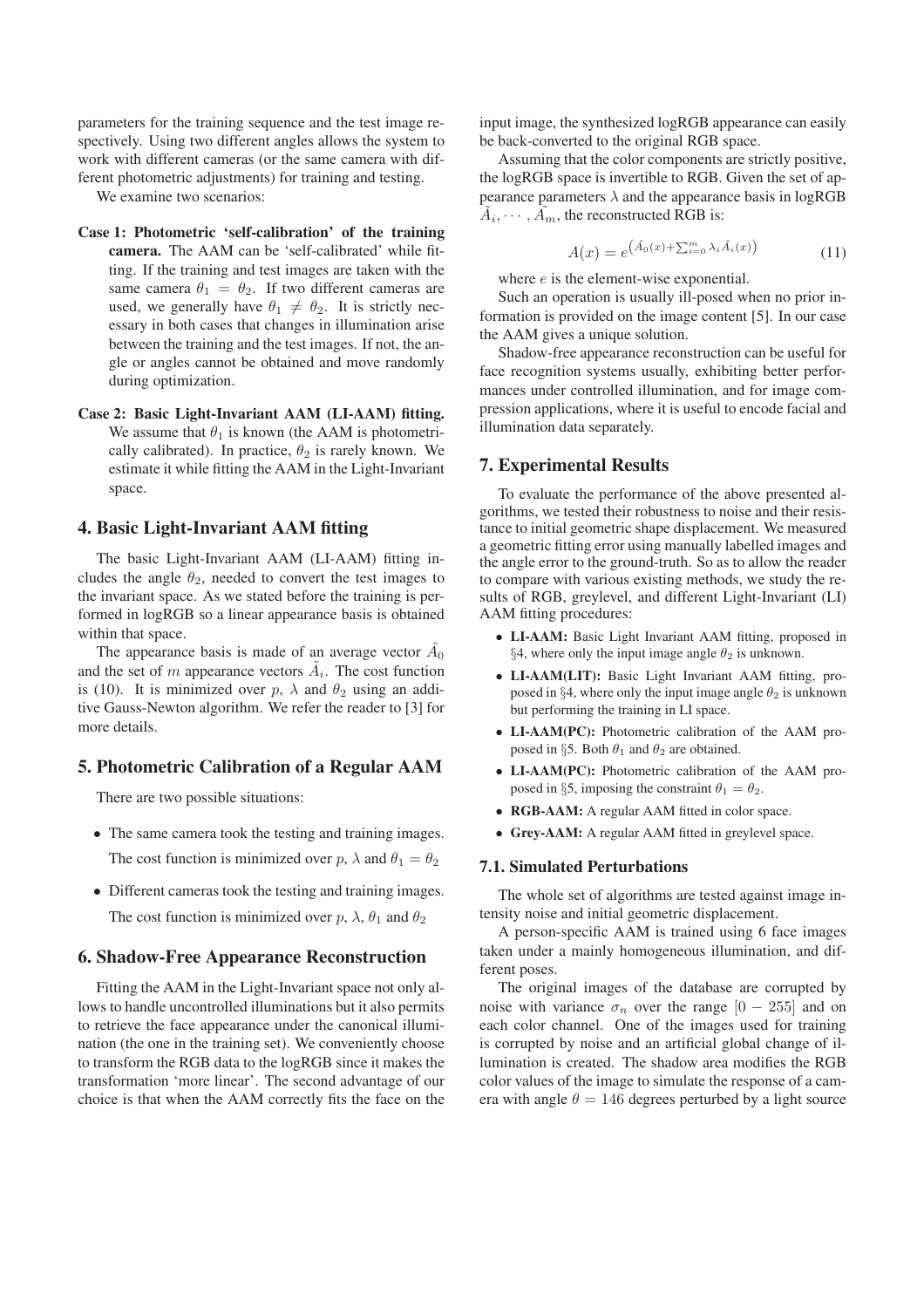with a given color temperature  $T$  (See Figure 2.a). The initial position of the model mesh is obtained by displacing its points from the hand labelled solution by a random distance, the variance of which denoted  $\gamma$ .



Figure 2. (a) Artificial perturbation on an original RGB image. (b) Extract of the homogeneously illuminated face images used for training.

We compare the performance of all algorithms for a range of perturbation parameters  $\gamma$  and  $\sigma_n$ . Figure 3.a shows the geometric error measured after a sufficient number of iterations to let each AAM converge (we used 50 iterations). On Figure 3.b and Figure 3.c, the geometric error and the angle error are tested against the noise (also measured after 50 iterations).

We observed that:

- LI-AAM and LI-AAM(LIT) perform exactly the same in all tests, so the use of logRGB for training appearance do as good as the direct use of the LI space.
- The image noise substantially affects all the proposed Light-Invariant methods. However LI-AAM shows to be the most robust.
- The initial geometric displacement substantially and equivalently affects all the Light-Invariant methods.

# **7.2. Real Illumination Changes**

We tested the proposed solution on two sets of real data. Each set is composed of two sequences, both presenting one character changing head pose under neutral expression and finally smiles. On one sequence, the face is taken under homogeneous illumination as shown on Figure 2.b.

The presented color images are used to train the various AAMs. On the other sequence, the face is illuminated laterally as shown on Figure 4, and we compare the AAMs performance on this sequence. Figure 5 shows the evolution of the geometric error against the iteration number. As an observation, both LI-AAM and LI-AAM(LIT) present (equivalently) better convergence characteristics than the other LI methods. Also it clearly appears how the Grey-AAM and RGB-AAM quickly diverge.



Figure 5. Geometric Error versus iteration number for the test image shown in Figure 4.a

### **8. Discussion**

We tackled the difficult problem of Active Appearance Model fitting in an unconstrained illumination context. An AAM in its basic formulation is very sensitive to an unknown illumination.

Instead of classically matching the model appearance to the input image in the color space, we project the images, both from the synthesized and the input ones into a Light-Invariant space where the effect of shading are canceled. This only requires to tune a camera dependent angle  $\theta$ , for the cameras used for shooting the training and the test datasets. The calibration of these parameters, necessary to the Light-Invariant transformation, is done jointly with the appearance and shape parameters. This is what we called the Light-Invariant AAM fitting.

Two different scenarios are proposed: in the first acts the basic LI-AAM algorithm for which only the angle corresponding to the input image is unknown, and in the second is involved the photometric calibration of an existing AAM (LI-AAM(PC)) for which the angles corresponding to both the training and the test data (the cameras used to take them) are sought after.

Our approach does not need that the camera is precalibrated and makes the system useful to unsourced (color) image databases. In addition, we show how training the AAM in logRGB allows to reconstruct the RGB shadowfree appearance of a face after the fitting is performed.

Experimental results show that our proposal outperforms the regular AAM approaches (using RGB or greylevel values), when the input images present different illumination conditions.

# **References**

[1] S. Baker, R. Gross, I. Matthews, and T. Ishikawa. Lucaskanade 20 years on: A unifying framework: Part 2. Technical Report CMU-RI-TR-03-35, Robotics Institute. Carnegie Mellon University, Pittsburgh PA, 2003.